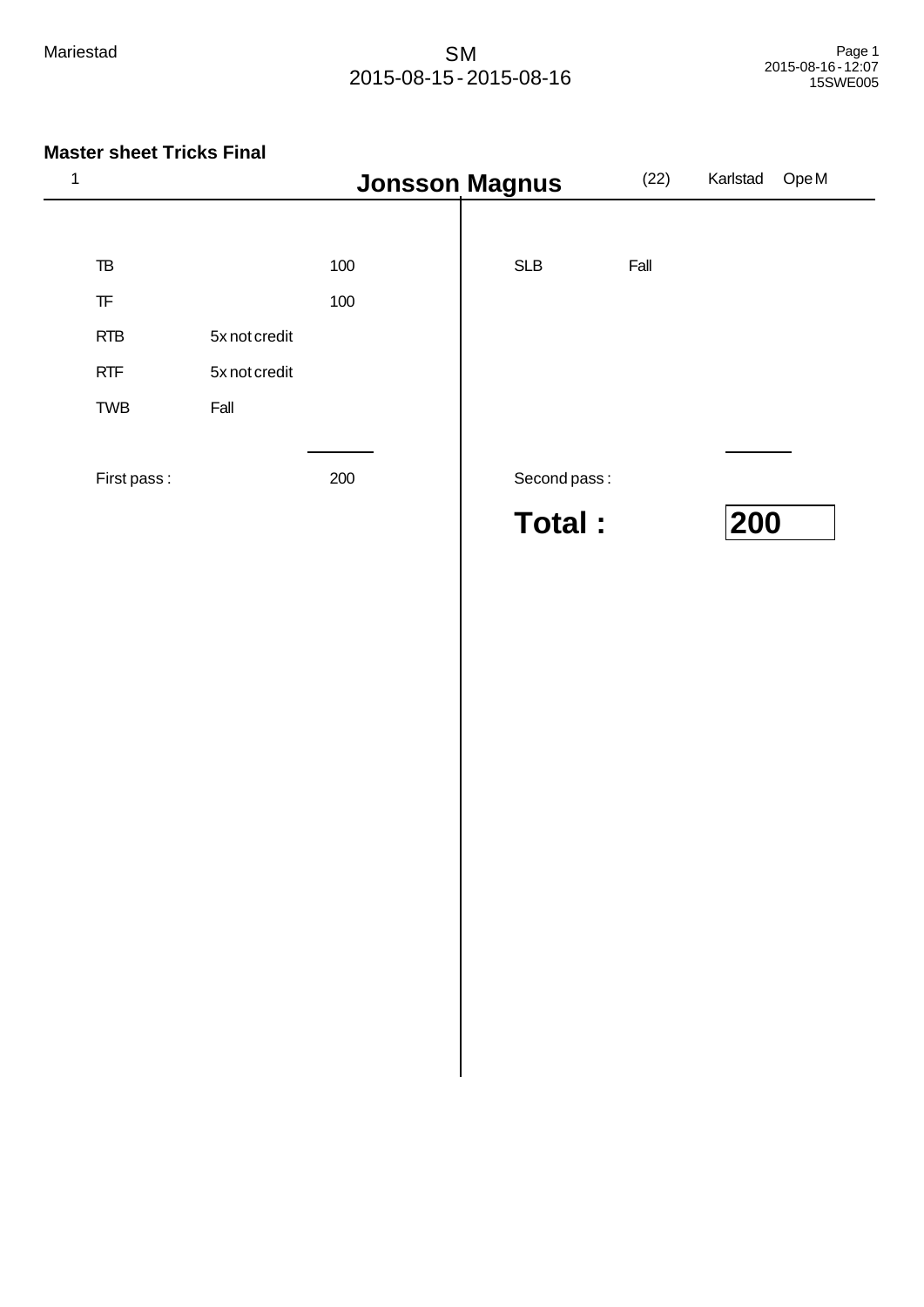| $\sqrt{2}$ |                                                                                             |             |        | <b>Skande Ulf</b> |                                                  | Trekanten OpeM |        |  |
|------------|---------------------------------------------------------------------------------------------|-------------|--------|-------------------|--------------------------------------------------|----------------|--------|--|
|            |                                                                                             |             |        |                   |                                                  |                |        |  |
|            | 2SKIS                                                                                       |             |        |                   | <b>WO</b>                                        | 1x not credit  | 150    |  |
|            | <b>WO</b>                                                                                   |             | 110    |                   | WB                                               |                | 80     |  |
|            | $\sf B$                                                                                     |             | 30     |                   | WF                                               |                | 80     |  |
|            | F                                                                                           |             | 30     |                   | $\sf B$                                          |                | 60     |  |
|            | RB                                                                                          |             | 30     |                   | $\mathsf F$                                      |                | 60     |  |
|            | RF                                                                                          |             | 30     |                   | RB                                               |                | 60     |  |
|            | LB                                                                                          |             | 70     |                   | RF                                               |                | 60     |  |
|            | LF                                                                                          |             | 70     |                   | $\circ$                                          |                | 90     |  |
|            | RLB                                                                                         |             | $70\,$ |                   | RO                                               |                | $90\,$ |  |
|            | RLF                                                                                         |             | $70\,$ |                   | T <sub>B</sub>                                   |                | 100    |  |
|            | 1SKI                                                                                        |             |        |                   | $\ensuremath{\mathsf{T}}\ensuremath{\mathsf{F}}$ |                | 100    |  |
|            | LB                                                                                          |             | 110    |                   | <b>TWB</b>                                       |                | 150    |  |
|            | $\mathsf{LF}% _{0}\left( \mathcal{N}\right) \equiv\mathsf{LF}_{0}\left( \mathcal{N}\right)$ |             | 110    |                   | <b>TWF</b>                                       | out of time    |        |  |
|            | <b>WLB</b>                                                                                  | out of time |        |                   |                                                  |                |        |  |
|            | <b>WLF</b>                                                                                  |             |        |                   |                                                  |                |        |  |
|            |                                                                                             |             |        |                   |                                                  |                |        |  |
|            | First pass:                                                                                 |             | 730    |                   | Second pass:                                     |                | 1080   |  |
|            |                                                                                             |             |        |                   | <b>Total:</b>                                    |                | 1810   |  |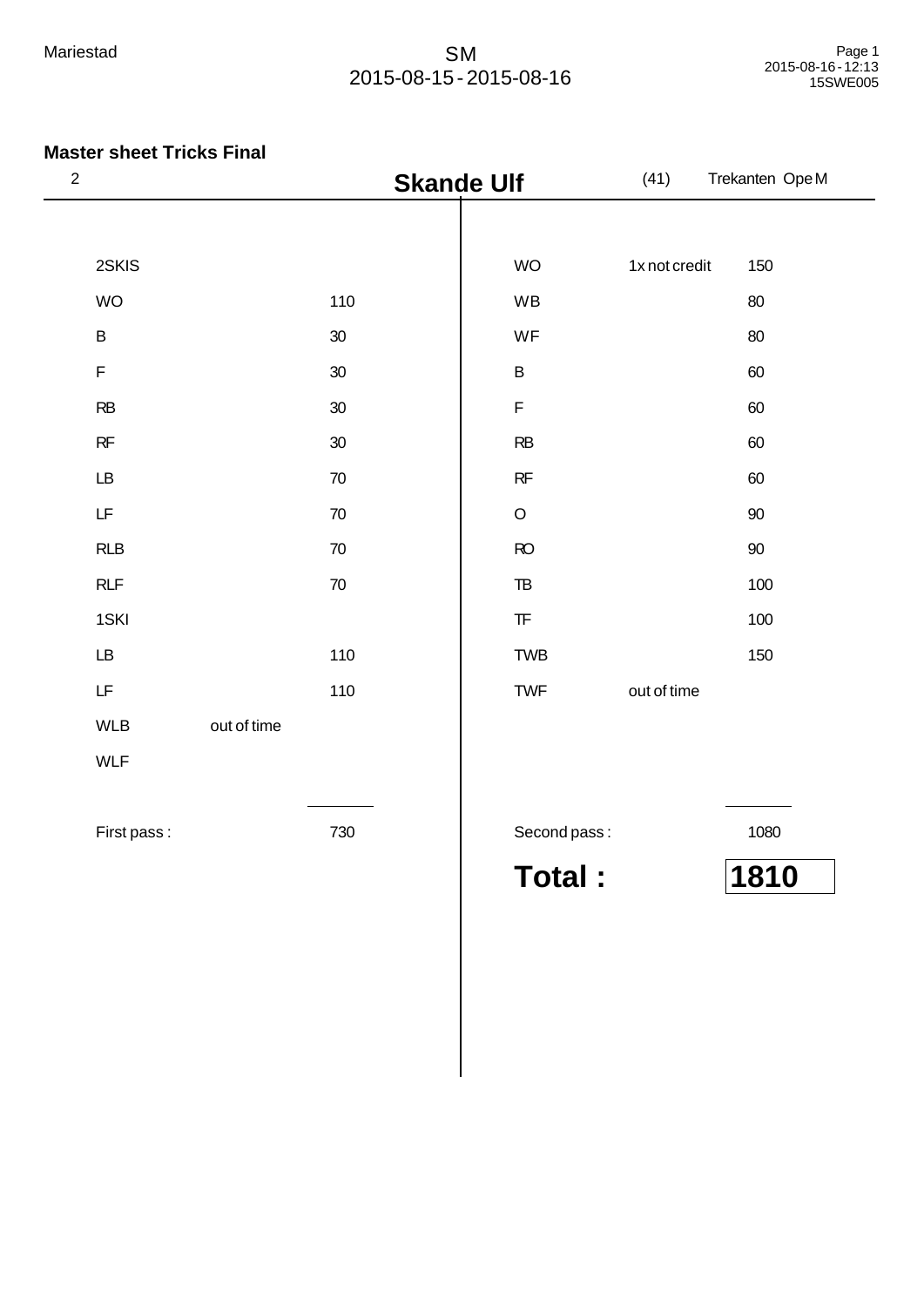| $\ensuremath{\mathsf{3}}$ | <b>Waldefeldt Karl</b> |        |                                                                                             | (49)          |      |  |
|---------------------------|------------------------|--------|---------------------------------------------------------------------------------------------|---------------|------|--|
|                           |                        |        |                                                                                             |               |      |  |
| <b>WB</b>                 |                        | 80     | ${\tt TB}$                                                                                  |               | 100  |  |
| WF                        |                        | 80     | $\ensuremath{\mathsf{T}}\ensuremath{\mathsf{F}}$                                            |               | 100  |  |
| <b>RWB</b>                |                        | 80     | <b>TWB</b>                                                                                  | 4x not credit |      |  |
| <b>RWF</b>                |                        | 80     | <b>TWF</b>                                                                                  |               | 150  |  |
| $\sf B$                   |                        | 60     | ${\tt TS}$                                                                                  | 5x not credit |      |  |
| BB                        |                        | 90     | $\mathsf{L}\mathsf{B}$                                                                      |               | 110  |  |
| <b>RBB</b>                |                        | $90\,$ | $\mathsf{LF}% _{0}\left( \mathcal{N}\right) \equiv\mathsf{LF}_{0}\left( \mathcal{N}\right)$ | out of time   |      |  |
| $\mathsf F$               |                        | 60     |                                                                                             |               |      |  |
| $\sf B$                   |                        |        |                                                                                             |               |      |  |
| RF                        |                        | 60     |                                                                                             |               |      |  |
| RB                        |                        | 60     |                                                                                             |               |      |  |
| <b>WBB</b>                |                        | 150    |                                                                                             |               |      |  |
| <b>RWBB</b>               | 5x not credit          |        |                                                                                             |               |      |  |
| F                         |                        |        |                                                                                             |               |      |  |
| $\mathsf S$               | out of time            |        |                                                                                             |               |      |  |
| RS                        |                        |        |                                                                                             |               |      |  |
|                           |                        |        |                                                                                             |               |      |  |
| First pass:               |                        | 890    | Second pass:                                                                                |               | 460  |  |
|                           |                        |        | <b>Total:</b>                                                                               |               | 1350 |  |
|                           |                        |        |                                                                                             |               |      |  |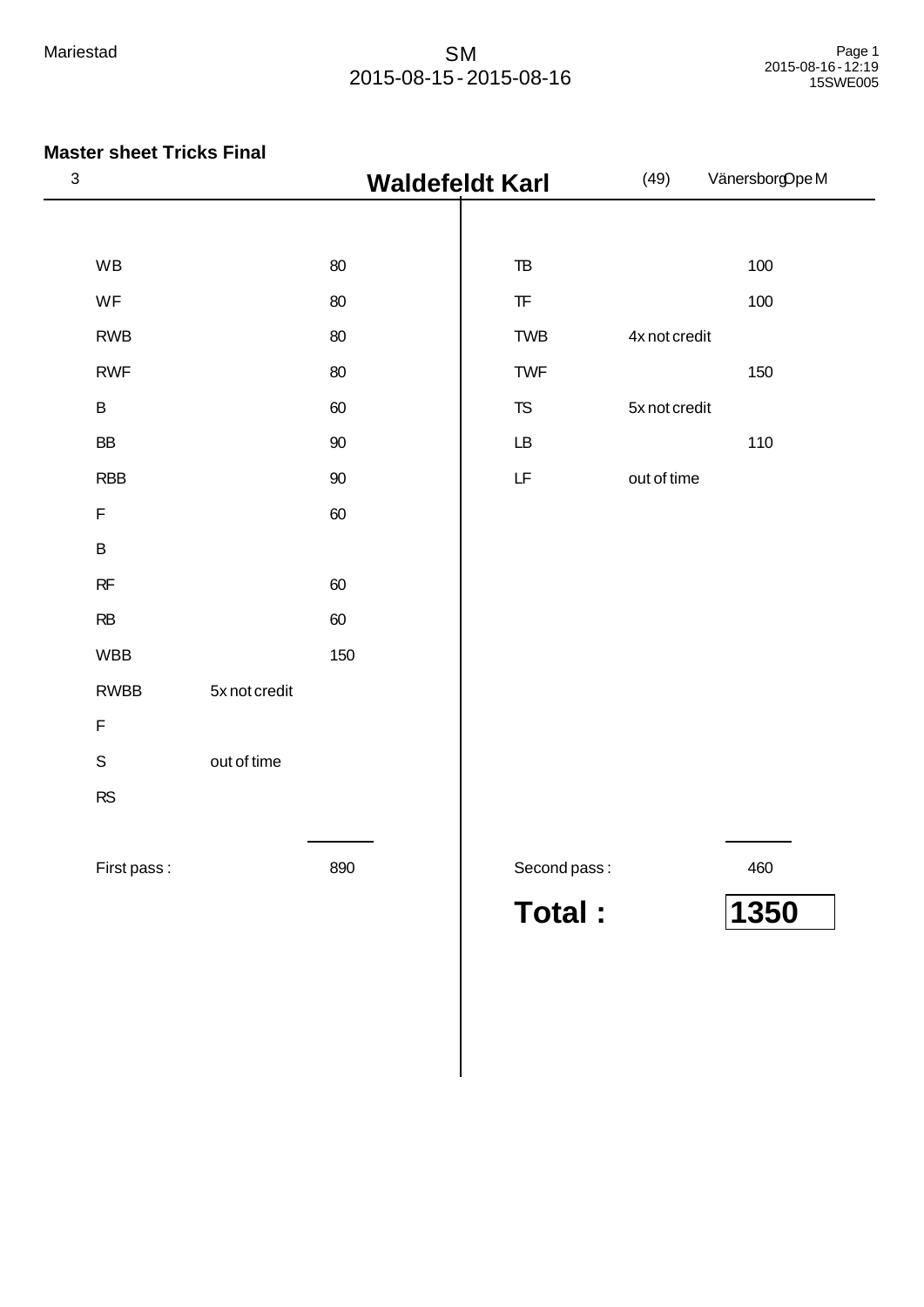| $\overline{\mathbf{4}}$ |                |      | <b>Wadström Gustav</b> |                 | (47)          | Ope M<br>Alingsås |
|-------------------------|----------------|------|------------------------|-----------------|---------------|-------------------|
|                         |                |      |                        |                 |               |                   |
|                         | $\mathsf B$    |      | 60                     | TO              |               | 200               |
|                         | <b>WBB</b>     |      | 150                    | <b>TO</b>       |               |                   |
|                         | <b>RWBB</b>    |      | 150                    | <b>RTO</b>      | 2x not credit | 200               |
|                         | <b>BB</b>      |      | 90                     | TB              | 2x not credit | 100               |
|                         | <b>RBB</b>     |      | $90\,$                 | <b>TBB</b>      |               | 200               |
|                         | $\mathsf F$    |      | 60                     | <b>RTBB</b>     |               | 200               |
|                         | <b>WO</b>      |      | 150                    | T <sub>5F</sub> | Fall          |                   |
|                         | <b>WFLIPB</b>  |      | 500                    |                 |               |                   |
|                         | <b>RWFLIPB</b> | Fall |                        |                 |               |                   |
|                         |                |      |                        |                 |               |                   |
|                         | First pass:    |      | 1250                   | Second pass:    |               | 900               |
|                         |                |      |                        | <b>Total:</b>   |               | 2150              |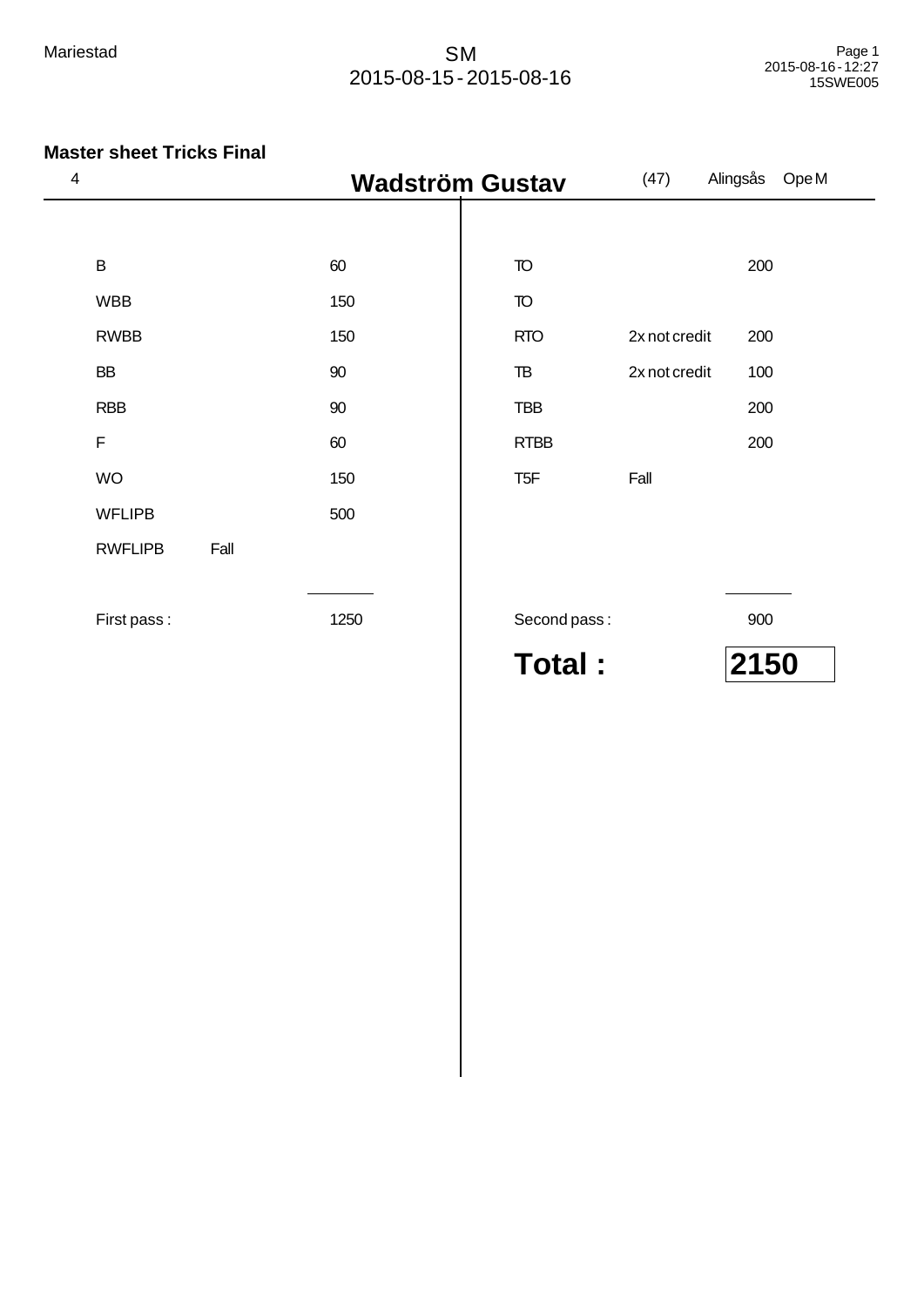| $\,$ 6 $\,$                                      | <b>Gravander Daniel</b> |                        | (13)<br>Nyköping OpeM |
|--------------------------------------------------|-------------------------|------------------------|-----------------------|
|                                                  |                         |                        |                       |
| T <sub>5</sub> B                                 | 350                     | <b>WLB</b>             | 160                   |
| <b>TBB</b>                                       | 200                     | LF                     | 110                   |
| RTBB                                             | 200                     | $\mathsf{L}\mathsf{B}$ | 110                   |
| $\ensuremath{\mathsf{T}}\ensuremath{\mathsf{F}}$ | 100                     | <b>WLF</b>             | 160                   |
| $\ensuremath{\mathsf{T}}\ensuremath{\mathsf{B}}$ | 100                     | $\sf B$                | 60                    |
| RTF                                              | 100                     | BB                     | 90                    |
| TWB                                              | 150                     | <b>RBB</b>             | $90\,$                |
| TWF                                              | Fall                    | <b>WBB</b>             | 150                   |
|                                                  |                         | <b>RWBB</b>            | 150                   |
|                                                  |                         | $\mathsf F$            | 60                    |
|                                                  |                         | <b>WO</b>              | 150                   |
|                                                  |                         | <b>WFLIPB</b>          | 500                   |
|                                                  |                         | $\mathsf S$            | 40                    |
|                                                  |                         | RS                     | out of time           |
|                                                  |                         |                        |                       |
| First pass:                                      | 1200                    | Second pass:           | 1830                  |
|                                                  |                         | <b>Total:</b>          | 3030                  |
|                                                  |                         |                        |                       |
|                                                  |                         |                        |                       |
|                                                  |                         |                        |                       |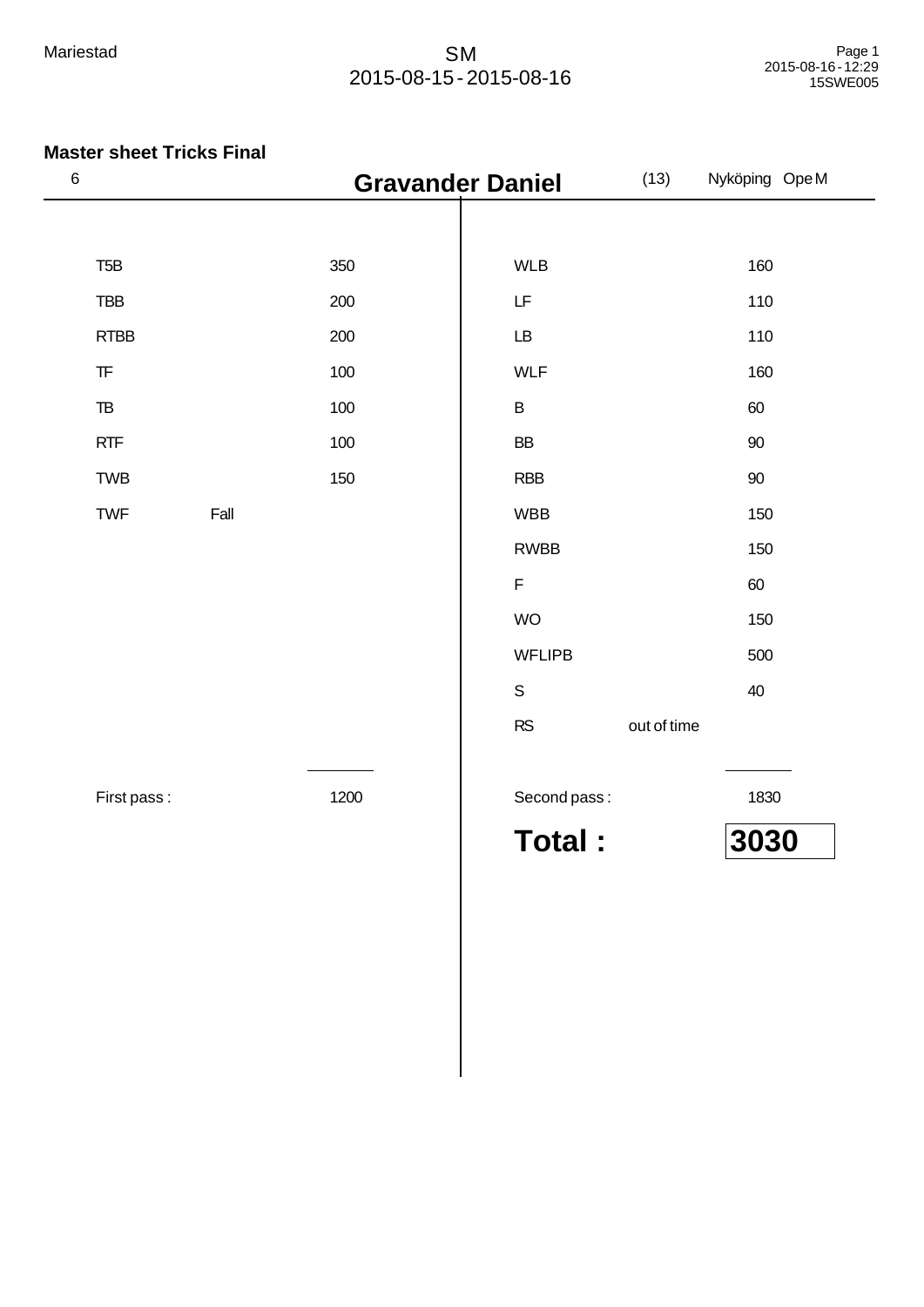### **Master sheet Tricks Final**

| $\overline{7}$ |                                                  |      |      | Öhman Patrik    |      | Mariestad Ope M                      |
|----------------|--------------------------------------------------|------|------|-----------------|------|--------------------------------------|
|                |                                                  |      |      |                 |      |                                      |
|                | T <sub>5</sub> B                                 |      | 350  | $\sf B$         |      | 60                                   |
|                | <b>TBB</b>                                       |      | 200  | <b>WBB</b>      |      | 150                                  |
|                | <b>RTBB</b>                                      |      | 200  | <b>RWBB</b>     |      | 150                                  |
|                | $\ensuremath{\mathsf{T}}\ensuremath{\mathsf{F}}$ |      | 100  | $\mathsf F$     |      | 60                                   |
|                | <b>TWB</b>                                       |      | 150  | WB              |      | 80                                   |
|                | <b>TWF</b>                                       |      | 150  | RF              |      | 60                                   |
|                | ${\tt TB}$                                       |      | 100  | <b>WFLIPB</b>   |      | 500                                  |
|                | $\ensuremath{\mathsf{T}}\ensuremath{\mathsf{F}}$ |      |      | <b>RWFLIPB</b>  |      | 500                                  |
|                | <b>RTB</b>                                       |      | 100  | <b>WFLIPBFB</b> |      | 750                                  |
|                | RTF                                              |      | 100  | $\mathsf F$     |      |                                      |
|                | $T\!S$                                           | Fall |      | <b>WFLIPF</b>   | Fall |                                      |
|                |                                                  |      |      |                 |      |                                      |
|                | First pass:                                      |      | 1450 | Second pass:    |      | 2310                                 |
|                |                                                  |      |      | --<br>.         |      | $\mathbf{A} = \mathbf{A} \mathbf{A}$ |

**Total : 3760**

 $\overline{\phantom{a}}$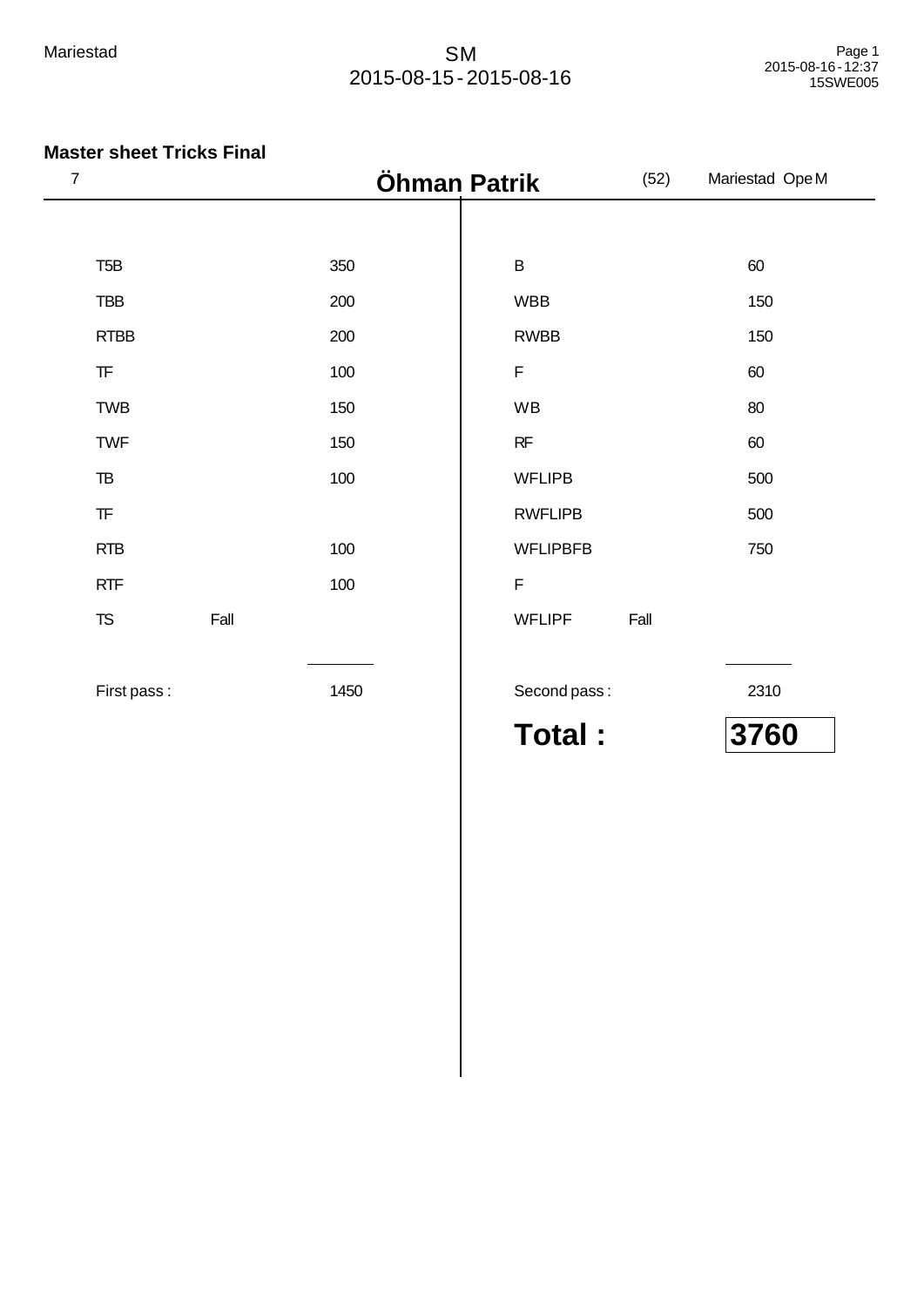### **Master sheet Tricks Final**

| $\boldsymbol{8}$ | <b>Brådhe Odd</b> |      |  | (4)                                              | Nyköping Ope M |      |
|------------------|-------------------|------|--|--------------------------------------------------|----------------|------|
|                  |                   |      |  |                                                  |                |      |
| <b>WLO</b>       | 1x not credit     | 260  |  | T <sub>5</sub> B                                 |                | 350  |
| <b>WLB</b>       |                   | 160  |  | TBB                                              |                | 200  |
| LF               |                   | 110  |  | <b>RTBB</b>                                      |                | 200  |
| <b>LB</b>        |                   | 110  |  | $\ensuremath{\mathsf{T}}\ensuremath{\mathsf{F}}$ |                | 100  |
| <b>WLF</b>       |                   | 160  |  | $\mathsf{T}\mathsf{B}$                           | 1x not credit  | 100  |
| B                |                   | 60   |  | <b>RTF</b>                                       | 1x not credit  | 100  |
| <b>WBB</b>       |                   | 150  |  | <b>TS</b>                                        |                | 130  |
| <b>RWBB</b>      |                   | 150  |  | <b>RTS</b>                                       | 2x not credit  | 130  |
| BB               |                   | 90   |  | <b>TWB</b>                                       |                | 150  |
| <b>RBB</b>       |                   | 90   |  | <b>TWF</b>                                       |                | 150  |
| <b>WLBB</b>      | Fall              |      |  | <b>TO</b>                                        | Fall           |      |
|                  |                   |      |  |                                                  |                |      |
| First pass:      |                   | 1340 |  | Second pass:                                     |                | 1610 |

**Total : 2950**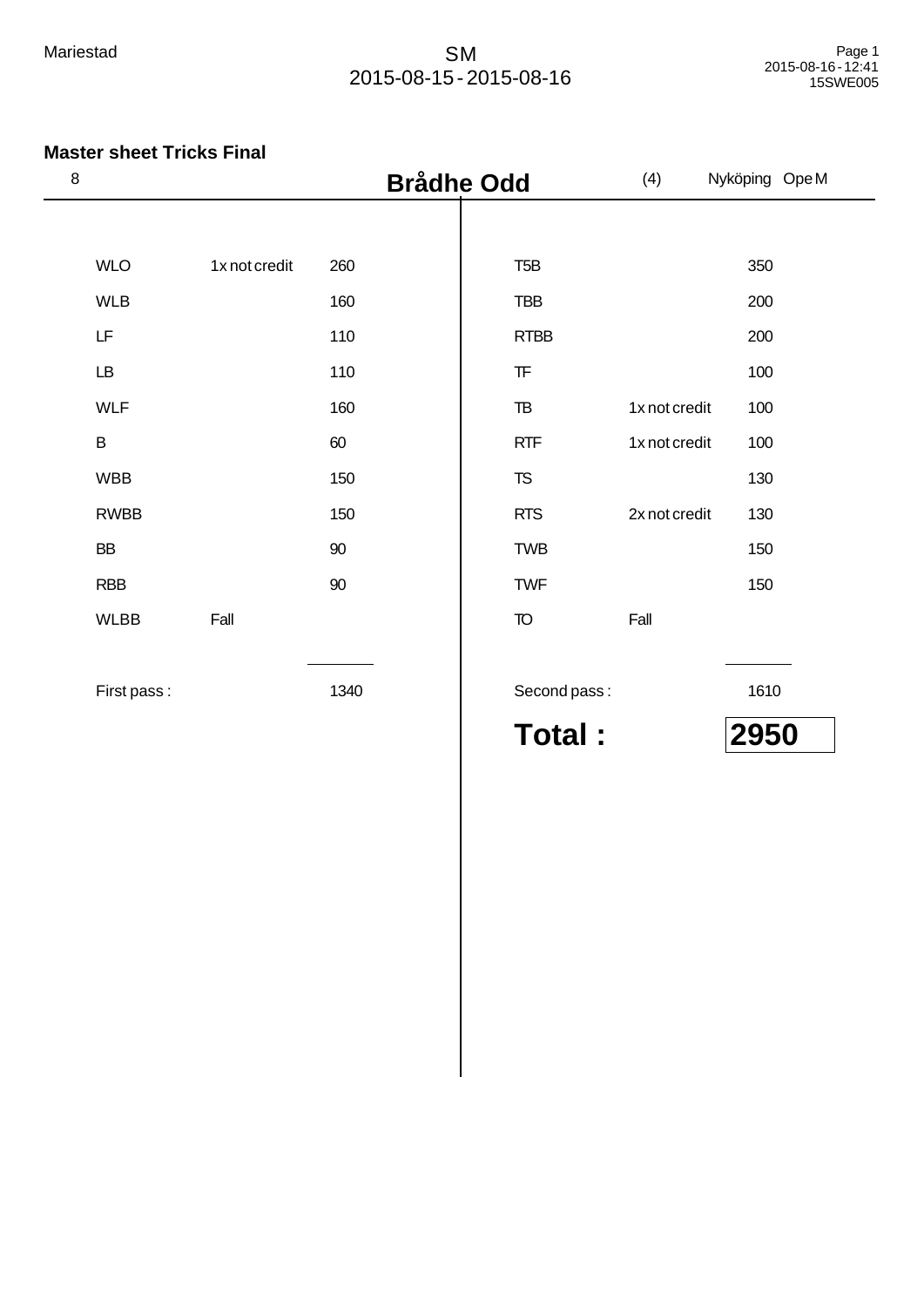| 9                      |               |      | <b>Bogne Jakob</b> | (3)           | Nyköping OpeM |
|------------------------|---------------|------|--------------------|---------------|---------------|
|                        |               |      |                    |               |               |
| T <sub>5</sub> B       |               | 350  | <b>WLO</b>         |               | 260           |
| <b>TBB</b>             |               | 200  | LB                 |               | 110           |
| <b>RTBB</b>            |               | 200  | LF                 |               | 110           |
| T <sub>5F</sub>        | 2x not credit | 350  | B                  |               | 60            |
| $\mathsf T\!\mathsf O$ | Fall          |      | <b>WBB</b>         |               | 150           |
|                        |               |      | <b>RWBB</b>        |               | 150           |
|                        |               |      | ${\sf BB}$         |               | 90            |
|                        |               |      | <b>RBB</b>         |               | $90\,$        |
|                        |               |      | W <sub>5F</sub>    |               | 310           |
|                        |               |      | B                  |               |               |
|                        |               |      | RW <sub>5</sub> F  |               | 310           |
|                        |               |      | <b>WO</b>          |               | 150           |
|                        |               |      | <b>WFLIPB</b>      |               | 500           |
|                        |               |      | $\mathsf S$        | 1x not credit | 40            |
|                        |               |      | ${\sf RS}$         | out of time   |               |
| First pass:            |               | 1100 | Second pass:       |               | 2330          |
|                        |               |      | <b>Total:</b>      |               | 3430          |
|                        |               |      |                    |               |               |